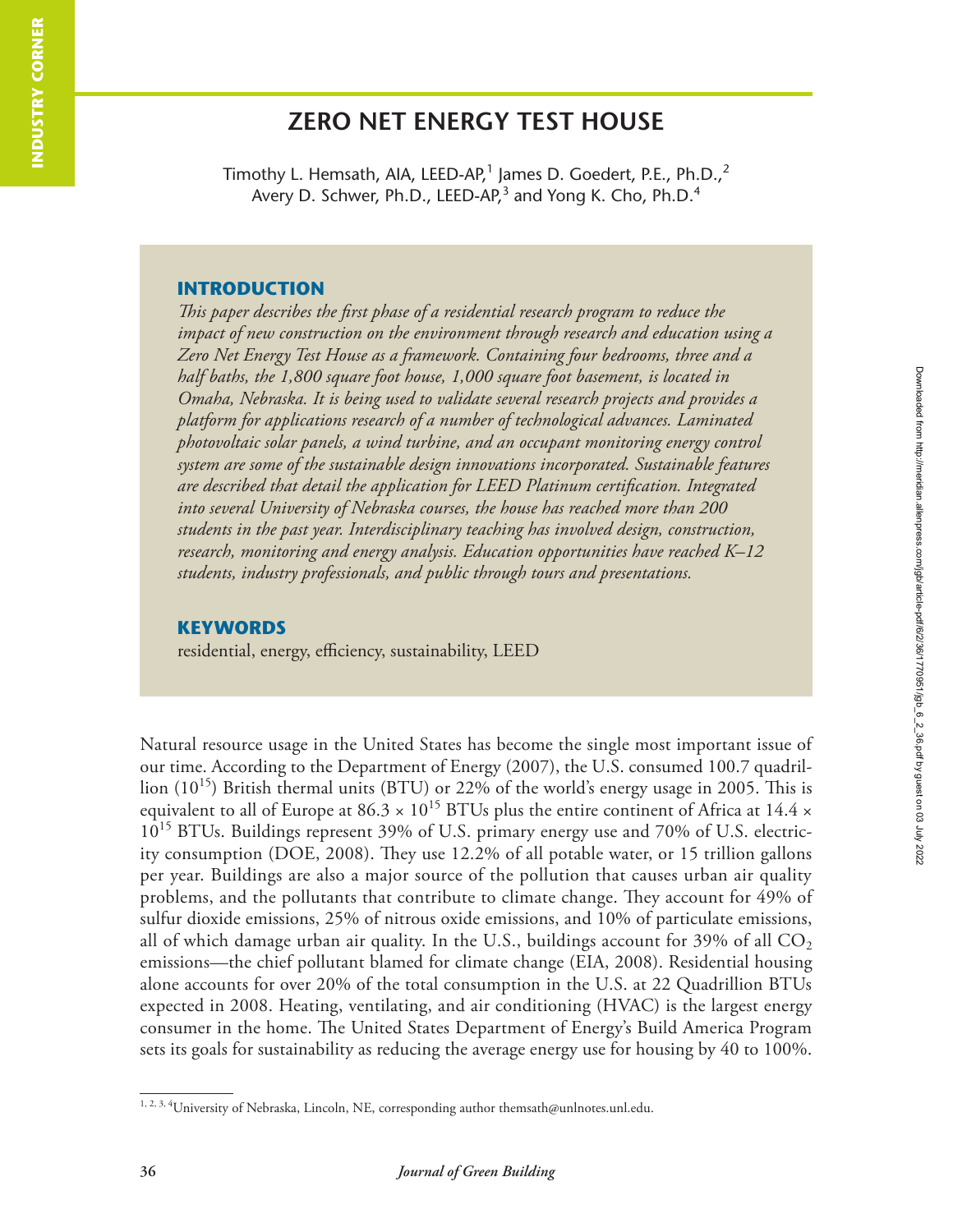To achieve this ambitious goal, research on residential building sustainability such as zero net energy homes is attracting much attention.

Some scattered zero net energy homes are showcased across the United States, including three in Nebraska that have been part of related research and education at the University of Nebraska-Lincoln. Contributing to this regional locus, researchers at the University of Nebraska are nearing completion of two projects, the Zero Net Energy Test House (ZNETH) the first prototype, and a second project ZNETH II, planned for completion in 2012. ZNETH is the first phase of this ten-year research program. This paper describes the sustainable features, energy analysis, and educational impact. The primary goal of the program is to reduce the impact of new residential construction on the environment at minimal additional construction cost. The ZNETH will be used as a framework for ongoing research and education in the area of sustainable design, construction, and professional practices. Goals driving the ZNETH project include:

- 1. To design a ZNETH house in Omaha, Nebraska that produces more energy than it consumes;
- 2. To build a full scale ZNETH house using selected technologies and students from a variety of disciplines;
- 3. To monitor the house during occupation using automated monitoring, controls, diagnostics, and soft-repair technologies;
- 4. To educate students, industry, and the community on sustainable options through interactions with objectives 1, 2, and 3;
- 5. To provide LEED project experience in order for students to be eligible for the LEED AP exam.

Located in the heart of the Midwest provides an active environment to investigate a zero-net energy prototype in extreme weather conditions with cold winters and hot, humid summers. The ZNETH project exemplifies partnerships and collaborative efforts between Architecture, Construction, Engineering, and Industry. Funding has come from a diversity of sources and serves as a catalyst for future innovative ideas and experiments.

The following section reviews relevant research utilized in the design and construction of the ZNETH. The case study section describes the design process, LEED, followed by the building envelope and systems utilized. The energy analysis portion highlights how energy simulation was utilized to model building performance and what simulation results were most useful. The conclusion section describes the educational impact and final discussion on the success and failures of the ZNETH project.

### **APPLICABLE RESEARCH**

Design discussions for the ZNETH building envelopes and zero-energy design came from an initial review of existing projects and knowledge regarding zero-net energy and included investigating current efforts to meet the goals of the U.S. Department of Energy (DOE). DOE's goal is to create the technology and knowledge base for cost-effective zero-energy commercial buildings (ZEBs) by 2025 (Torcellini, et al., 2006). This includes the DOE Building Database accessible online including 125 zero-energy projects, and only seven are single-family residential projects. The federal report on zero-energy buildings identified R & D areas that must be pursued to learn from if buildings are to substantially reduce energy consumption and sustain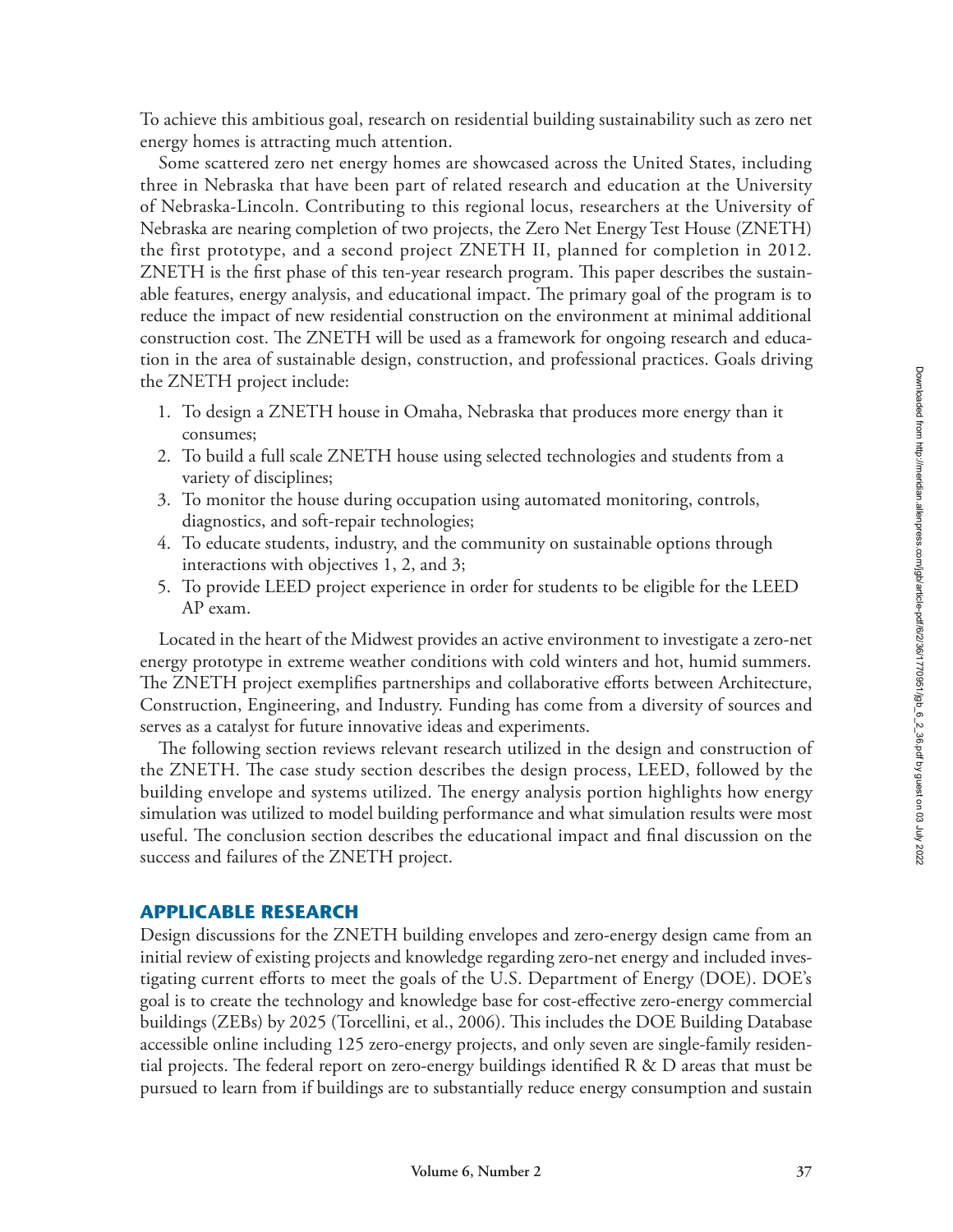human health, habitation, and environmental resources. This report also calls for new technologies and practices to arise from the Research and Development activities, to transform how buildings are designed, engineered, constructed, operated and maintained, renovated and reused, and demolished (NSTC, 2008). Research conducted by NREL suggests that it is not yet economically feasible to go "to zero," however, an increase in efficiency of 30–40% is sufficient to reduce energy consumption without incurring an unmanageable upfront cost (Stark, 2009). According to the National Science Board (NSB), many of the technologies needed to implement zero-energy buildings are currently available.

Several research studies on residential construction have considered the effectiveness of a variety of different building envelopes. Doebber and Ellis (2005) compared the thermal performance of a conventional 2 by 4 wood framed 2400 square foot residential structure against a 2 by 6 wood frame, an insulated concrete form (ICF), and a precast concrete panel home. They found that for cold and temperate climates the heating energy savings were directly related to the R-values. In mild climates where the solar loads were contained by the walls they found that 2 by 6 framing had no effect on cooling energy loads. They concluded that aggressive ventilation could improve the energy performance by removing the energy from the conditioned space. They found capacitance instead of R-value should be improved in mild climates. Arthur and Ribando (2004) determined the time it took a 2 by 6 wood framed wall, a heavy masonry wall, and an ICF to reach steady periodic values. They did so in one, five, and 30 days, respectively. Smith and Jones (2003) analyzed the initial cost and annual energy savings realized in an Energy Star development against four conventional developments. An Energy Star home is at least 30% more efficient than homes built to the National Model Energy Code. Over two years comparing Energy Star to conventional homes, they found electrical savings of 16 and 10 percent and gas savings of 21 and 17 percent in the Energy Star homes.

Demonstration projects, of which the DOE sponsored solar decathlon is a prime learning example, are idea examples to learn from. The solar decathlon competition is between twenty national and international participants and takes place every two years in the National Mall in Washington, D.C. A website (U.S Department of Energy, 2009) provides a brief summary of each project as well as downloadable PDFs of as-built drawing sets and specifications. Additional information is sometimes available from team websites, and used to generate data sheets, which can be effectively used as a quick reference to compare building components. The level of detail and overall completion of teams' submissions (drawings and specifications) vary widely making an accurate comparison difficult. Another complicating factor can be the language barrier, as some of the teams submit specifications that could contain many pages in either German or Spanish.

Review of the solar decathlon projects from the 2007 competition reveal that many of the teams employed similar if not identical equipment into their designs. Several innovative designs and technologies included laminated bamboo I-beams and plastic structural components with fused joints. Interior waterfalls and rooftop ponds were used as a heat exchanger in place of geo-thermal heat exchangers. Other technologies include modified appliances, webbased home monitoring and automation systems, integrated weather monitoring equipment connecting to web-based home controls, thermal blinds w/ motors, and nanogel insulation used with thin-film material for roofing. Due perhaps to the required performance driven by competition criteria, little variation occurred in the building forms and technologies incorporated. These homes are often ad hoc combinations of multiple and expensive technologies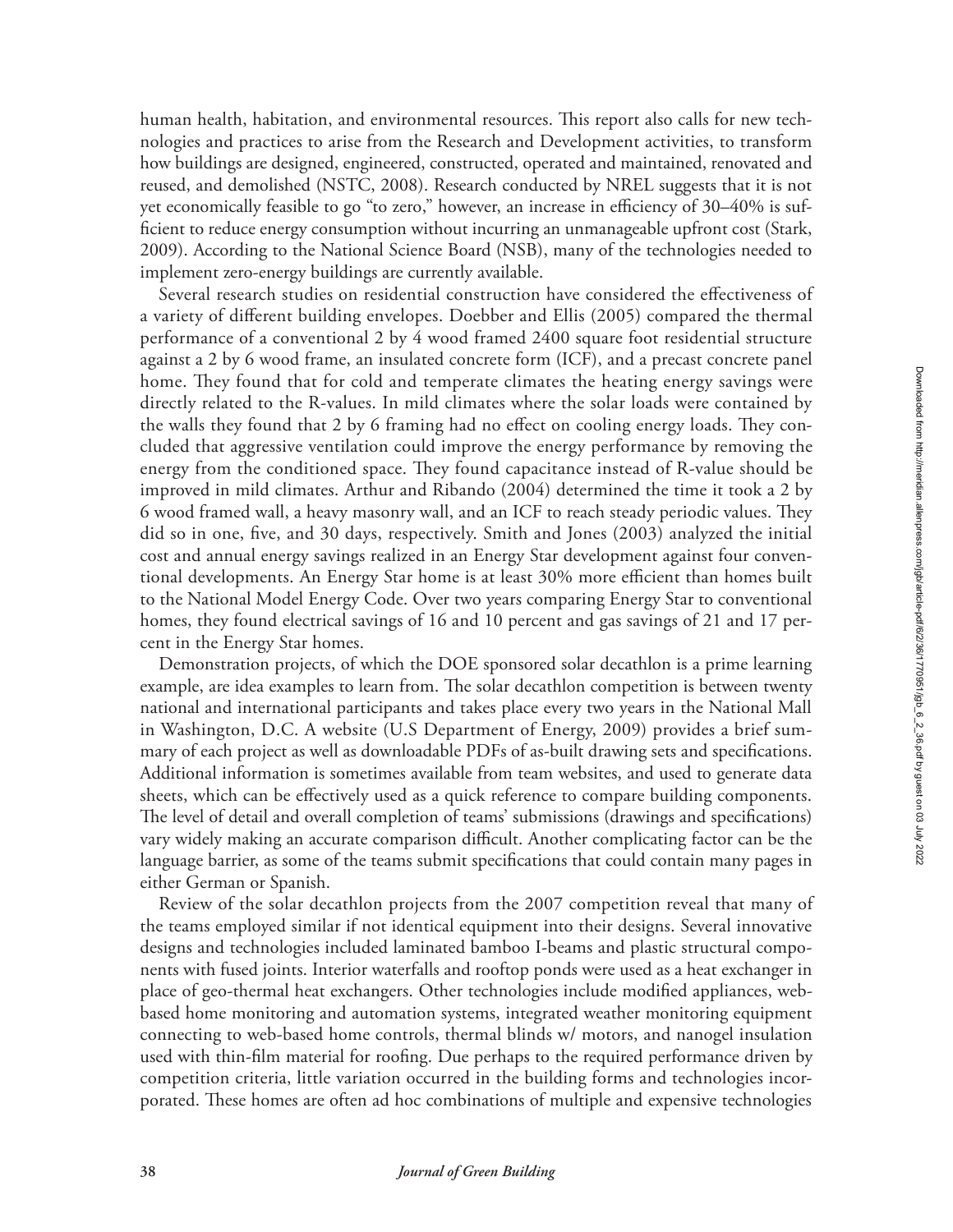lacking a holistic building integration perspective. The solar decathlon projects set high standards for design and performance and provide precedents for zero-energy design (Zaretsky, 2010). However, motivating the ZNETH project was the perspective that scattered showcases are not scalable for quick and large-scale implementation and deployment due to costs and climate variations by region.

### **ZERO-NET ENERGY TEST HOUSE CASE STUDY**

Research and educational experiences involved students from both undergraduate and graduate programs. University of Nebraska-Lincoln programs that were directly involved include Construction Engineering, Construction Management, Architecture, and Architectural Engineering. A number of other programs were peripherally involved during construction as part of course projects or service organizations. Two main themes were common throughout the process of the ZNETH project, interdisciplinary research and education for students and professionals.

### *Design Process*

In the fall of 2007, several University of Nebraska-Lincoln courses used the ZNETH design as the central focus of their pedagogy. Two Architecture studio classes of 15 students each used it as a junior design project. Two sophomore level Architectural Engineering courses used it for an entry-level design project. Interdisciplinary charrettes were organized to simulate real world situations and provided feedback for the final design. Over 100 students were involved in the project prior to breaking ground.

Thirty students in two design studios in the 2007 fall semester at the University of Nebraska-Lincoln, College of Architecture used ZNETH as a main design project. The pedagogical exercise involved understanding the implications of zero energy residential design strategies and technologies and how these inform the design process and thinking. The semester had a residential design focus investigating single-family housing issues and how to design for zero energy.

Students were provided a basic site plan and square foot requirements for the home. They visited the site and took extensive photos and documented existing features, trees, existing garage, alley access, proximity to the university, and transportation. Following the site visit, students prepared an analysis based on LEED criteria and renewable energy design standards. In addition, they researched similar project designs such as the Department of Energy's (DOE) Solar Decathlon. The student designs were exhibited at the conclusion of the exercise with visitors from public power, engineers, architects, and faculty from the university in attendance. Following the students' activities, the design architect for the ZNETH integrated a variety of student-generated concepts and ideas into a complete residential plan.

Construction management's Sustainable Construction Systems course was conducted with thirty students who researched, designed and completed the LEED documentation for sustainable features incorporated into the project. The original permitted design was changed during the construction process as various students from the course modified and adjusted the design based on site conditions, technological integration and preferences. A few of the original design decisions were modified in order to meet LEED criteria, economic concerns, constructability and material reuse and recycling concerns. Figure 1 shows the final design for ZNETH.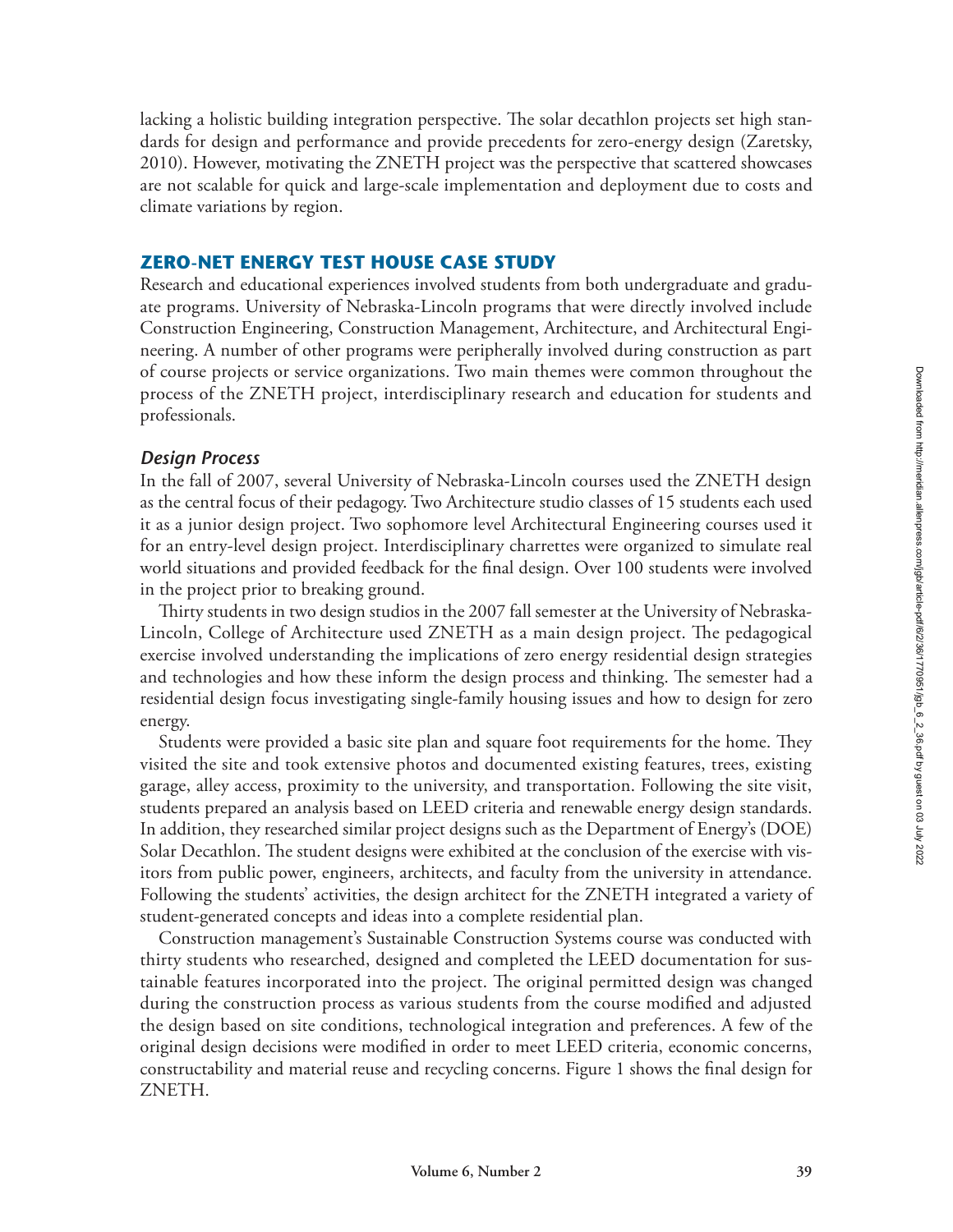## **FIGURE 1. Final ZNETH design.**



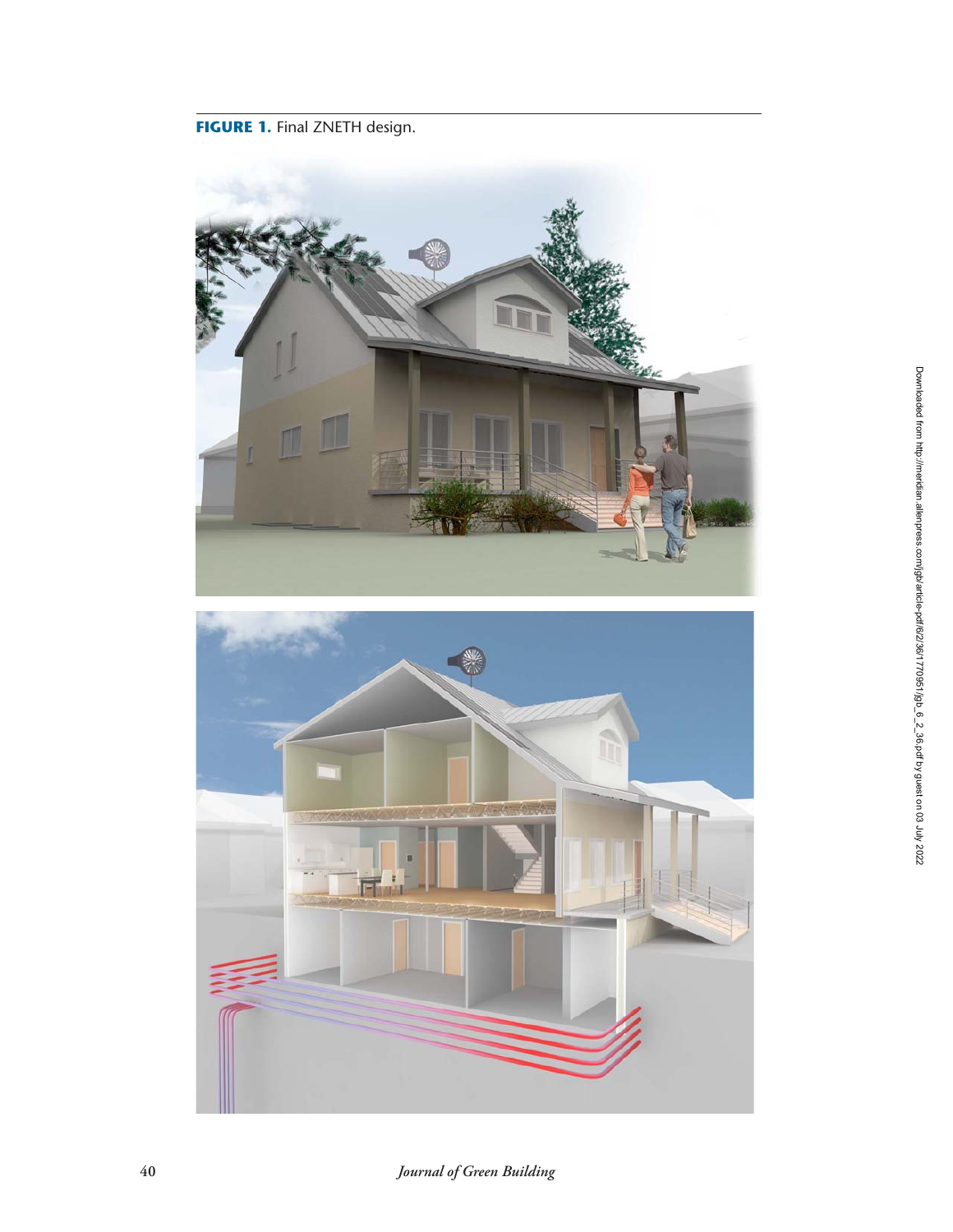## *LEED*

The United States Green Building Council developed the Leadership in Energy and Environmental Design (LEED) Green Building Rating System to accelerate the adoption of green building practices. The Partnership for Advancing Housing Technologies (PATH) is a program in the U.S. Department of Housing and Urban Development (HUD, 2009) that was previously known as Partnership for Advanced Technology in Housing. This program is an online resource for homeowners, buyers, and builders. The first concept house built under this program was completed in 2008 in Omaha, Nebraska. Known as the PATH house, the project secured a LEED Silver rating and was the first home in Nebraska to be LEED certified.

Learning from the PATH house, the ZNETH used local materials where possible and was sensitive to the embodied energy used to construct the house. The countertops are quartz from Minnesota, and the floors are recycled wood from a local school. The cabinets are built from reused and recycled materials, and some gypsum wallboard was collected from salvage. The ZNETH house will attempt a LEED Platinum rating and, if successful, will be the first Platinum house in Nebraska.

LEED criteria researched by the Sustainable Construction students include solar photo voltaic panels, horizontal and vertical geothermal loops, landscaping, grey water recovery systems, rainwater collection system, and a windmill turbine, which will be discussed in more detail below. Others include healthy indoor environmental features like low VOC paint, nontoxic floor and cabinetry finishes, formaldehyde free insulation and cabinets, and no carpets. Water conservation features incorporated into the building include dual flush toilets and low-flow showerheads and faucets. Other energy reducing features include LED lights and Energy Star appliances. In addition, the building includes recycled and salvaged materials in a number of products and applications.

Landscaping was designed to minimize the environmental impact by using all native vegetation including drought tolerant plants and rain gardens. The property has no traditional sprinkler system or sod. Erosion is controlled by a retaining wall composed of plants. Two retention ponds store excess rainwater and pervious materials were used for walkways. Water stored in the retention ponds gradually migrates into the earth in a natural process reducing the demands on the storm sewer system. Two cisterns with a total capacity of 600 gallons store rainwater that can be used to water gardens and plants.

## **BUILDING ENVELOPE**

Construction Engineering and Construction Management students, Figure 2, were involved in the construction of the building envelope as part of a course or as a service project. Graduate students were project managers, organized construction, scheduled crews, and ordered materials. Other student groups and courses used the ZNETH property for service learning exercises. The basement walls are 12″ Insulted Concrete Forms (ICF) as are three walls on the first level. The fourth wall on the first level and all the walls on the second level are 2 by 6 wood framed walls.

The insulation in the wood framed walls will be open cell soy based foam on the first level and closed cell soy based foam on the second. Soy based insulation is applied using water, does not off-gas, and is moisture resistant making it more environmentally friendly than some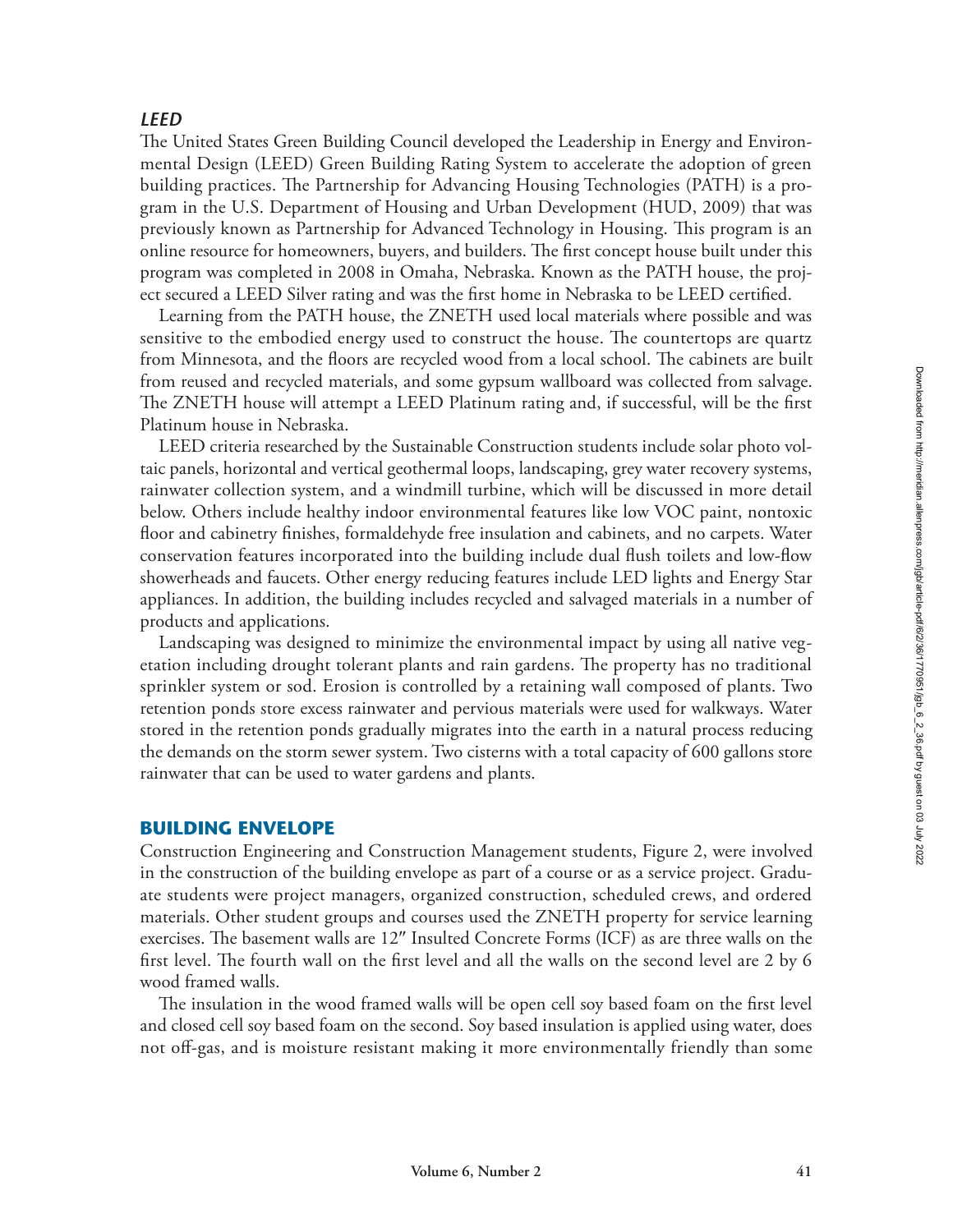**FIGURE 2.** Students working on ZNETH.



other alternatives (EMEGA Biopolymers, 2010). Typical residential construction is wood framed 2 by 4 walls. Typical fiberglass insulation in the three and a half inch cavity provides an R-value of 11. Open cell soy based insulation in the same space provides an R-value of 12.6 or R3.6/inch. The equivalent space using closed cell would provide an R-value of 23.8 or R6.8/inch. This results in an R37.4 for the 2 by 6 walls using closed cell insulation. In addition, the closed cell provides some additional structural support that allows 24″ spacing between studs reducing the amount of wood in the structure.

The ICFs selected were twelve-inch wide configuration called Fox Blocks by Airlite Plastics Company (2008). They include a six-inch concrete core with five and a quarter inches of Expanded Polystyrene. The R-value of this configuration is 21.64 with an infiltration rate of .05 to .10 air changes per hour. This compares favorably to traditional 2 by 4 framing with batt insulation at an R-value of 11. The ICF wall system will not degrade over time, and the materials are non-toxic and stable in high moisture environments. In addition, the ICFs include a sound transmission class of 45 to 50, which indicates high sound insulating properties.

The exterior walls were covered with an Exterior Insulation Finishing System (EIFS) system. EIFS is a composite building system that incorporates insulation, waterproofing, and a finish surface. The insulation layer consists of a layer of expanded polystyrene (EPS) 1 inch thick. EPS is then coated with a cementicious adhesive with an embedded fiberglass reinforcing mesh. Next, the finish coat is applied with a trowel or spray to create a stucco-like finish. The Oak Ridge National Laboratory (2008) found this system was more energy efficient and moisture resistant than wall systems with brick, stucco, or cement fiber siding.

Figure 3 is an exterior view of the completed house. The roof is a standing seam metal roof made from recycled materials and a galvalume metal chosen for its high reflectivity to reflect heat energy back into the air. The windows are double glazed, low solar gain, low-emittance windows with an average U-value of 0.25.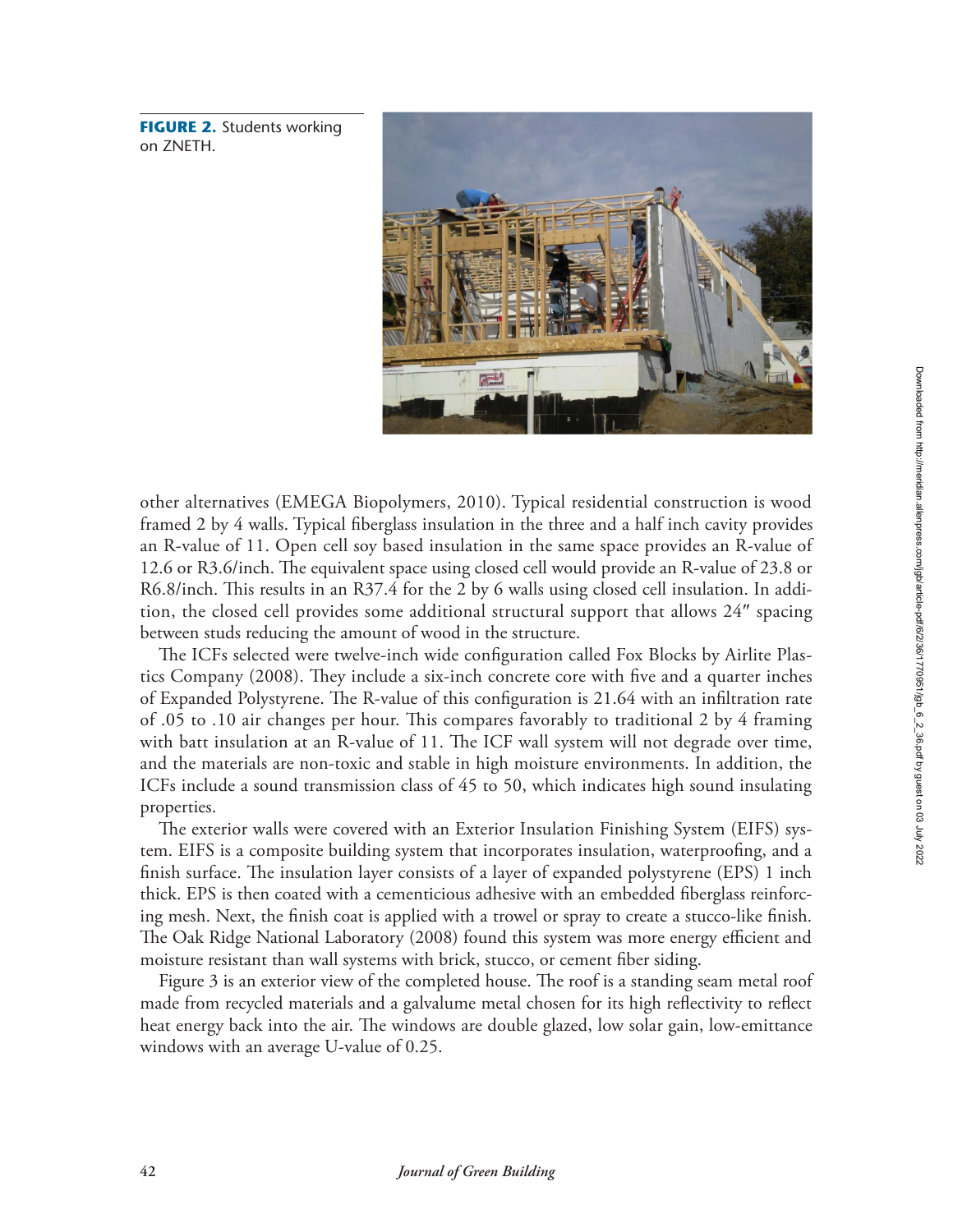

## **SYSTEMS INTEGRATION**

## *Renewable Energy*

The photovoltaic solar panels were the Solar Laminate PLV Series from Uni-Solar. They are 15.5 inches wide and can be laminated to the standing seam roof between the seams in the flat without penetrations. These flexible panels weigh approximately one pound per square foot. The system is designed to provide 1 Kwh of power with six-136 Watt 24 Volt panels 216 inches long and four-68 Watt 24 Volt panels 112.1 inches long. The orientation of the system was analyzed for efficiency by All Native Services and tested for efficiency using a SunEye by Solmetric. Because of the orientation of the building, the roof design and slope, the results of the investigation indicated a 96% annual solar access. The maximum electricity capable of being generated from the solar panels is 2kW. Taking the average available solar radiation for the Omaha area of 4.6 hours/day and multiplying the expected electricity by the average available solar radiation results in approximately 9.2 kWh of energy from the sun per day.

Wind in Omaha can produce wind speeds ranging from 5.1 to 5.6 m/sec. The Honeywell WT6500 Wind Turbine by WindTronics (Earthtronics, 2009) is a new gearless configuration that uses the blade tip to generate the power. Most residential wind turbines require 7–9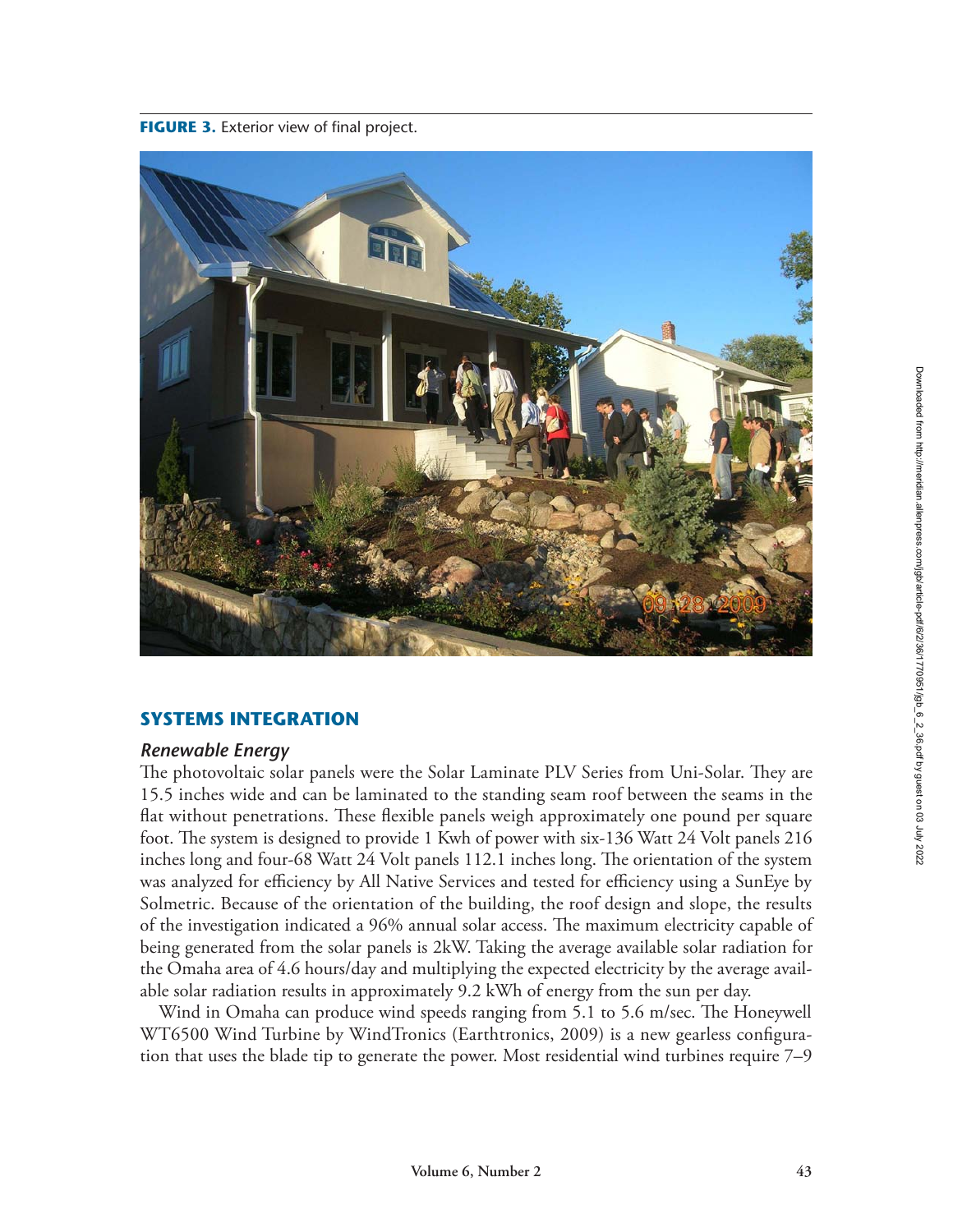mile per hour winds just to overcome the gearing. The Honeywell wind turbine can produce electricity in winds as low as 2 mph. According to the manufacturer, the turbine is rated to produce 2000 kWh/year in class three winds and costs less than \$6,000. The annual produced energy was divided by 365 days to produce an estimated daily energy output of the turbine of 5.48 kWh per day.

Combining the solar panels energy potential with the wind turbine the ZNETH's daily energy potential is 14.68kWh. Over the entire year this would result in approximately 5,000kWh of energy produced, approximately three-quarters of the ZNETH annual energy needs. The house in net metered to the local utility with a wholesale exchange rate for energy returned to the grid. Currently, the home is completing its final blower door testing and is expected to require additional renewable energy in order to meet the zero-net energy goal.

## *Geothermal*

Heating, cooling, and hot water will be provided by a geothermal heat pump. This configuration has the potential to reduce the energy demands by about 50%. Because the temperature of the earth a few feet below the surface is mostly constant, this energy source is independent of weather conditions. Four vertical wells 235 feet deep were designed to provide four tons of cooling load. Rock was encountered and the design was revised to six wells 145 feet deep. A ton is equivalent to 12,000 btu/h. Radiant heating was considered but forced air was determined the more economical because of the cooling load requirements.

Energy recovery systems will reduce additional energy requirements to heat or cool incoming outside air. There are two types of energy-recovery systems typically used, heat-recover ventilators (HRV) and energy-recovery ventilators (ERV). The main difference between these two heat-exchange systems is the ERV transfers a small amount of water vapor along with the heat energy. The ZNETH will use an energy recovery ventilation (ERV) system. An ERV captures the energy stored in the stale indoor air when exchanged with fresh outside air as required to maintain indoor air quality. For example, during the winter, energy is minimized when heating the incoming fresh air by transferring heat from the warm interior air being exhausted.

## *Plumbing*

The grey water reuse system uses a Sloan Valve system housed within a vanity cabinet and piped to a plumbing drain line. The system collects the wastewater from lavatories and showers and filters it before sending it to a storage container. The filtered water is then pumped to the toilet tank where it is mixed with potable water. This system and other water consuming innovations reduce the demands on our water supply and reduce pollutants flowing back into our rivers. This is particularly important in Omaha where the storm and sewer systems are still combined in the older parts of the city.

Omaha, Nebraska has its own plumbing code in which PEX (Crosslink Polyethylene) plumbing is not allowed. The PEX distribution system is much like that for electricity with a manifold from which flexible supply lines distribute water to each point of use. The PATH Concept House was the first in Nebraska to be approved through a waiver to install PEX plumbing in Nebraska. The ZNETH house also acquired a waiver to use PEX plumbing. The system is easy to install and repair and has a number of advantages over conventional systems including flexibility, fewer fittings, and more burst resistance.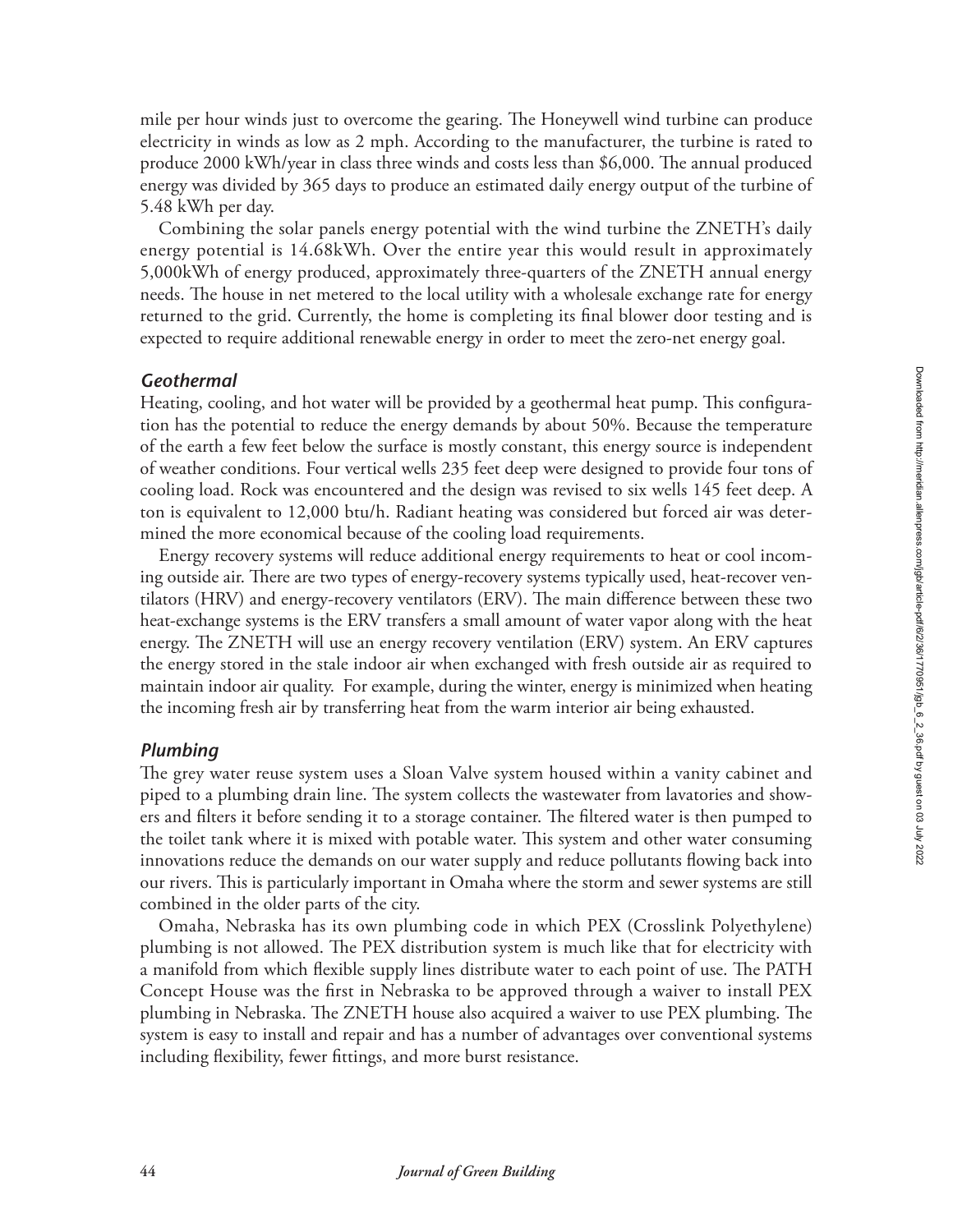## **ENERGY ANALYSIS**

More commonly used in commercial design and construction, simulations tools are more frequently being used in residential and conceptual design phases impacting and validating energy use estimates early on. Several energy analyses were conducted on the ZNETH design with a number of iterative improvements in plans and material selection toward maximizing energy efficiency. The energy simulation for ZNETH was determined by using Ecotect<sup>TM</sup>, and Trace  $700^{TM}$  energy modeling programs. Simulation software was used as a validation and analysis tool. Four analyses were conducted including thermal analysis, lighting analysis, shading analysis, and resource consumption analysis. The lighting analysis simulation was the most helpful and is discussed next.

## *Lighting Analysis*

Lighting analysis computes the natural and electric lighting levels at chosen points or over an analysis grid (2D or 3D). This analysis was performed based on an average cloudy sky in midwinter, which is the worst-case design scenario. This analysis gives a good indication to the design team of how much natural light will be present and the efficiency of the electrical light system. The simulation results are presented in five different options: daylight factor, daylight levels, electric light levels, overall light levels, and illumination vector.

The most useful simulation was a lighting analysis completed for the living room at the first floor level, Figure 4. Daylight factor is the percentage of light available from the sky, based on

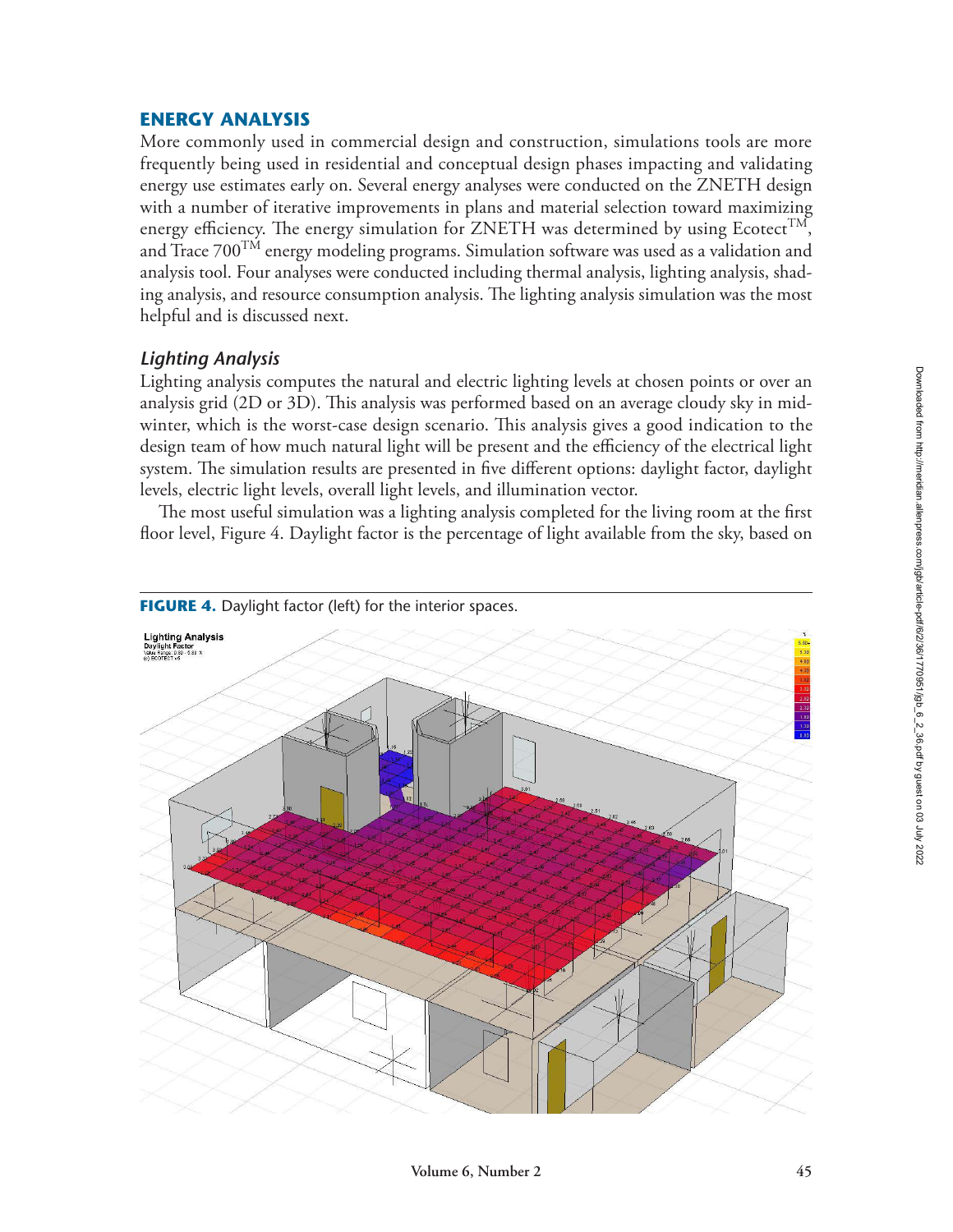the worst-case scenario for interior spaces. It can be seen that the room will have a percentage of daylight between 2.5%–3.5% that passes through the windows. At this point in time in the design the final lighting system of ZNETH was not selected. Therefore, the analysis of the daylight factor was helpful to determine the location and type of electric light needed.

Designing lighting systems for zero-energy homes presented a unique challenge in balancing the natural daylight requirements with mechanical systems performance. Maximizing daylight by providing too much glazing risks overheating the interior or allowing too much heat loss in the winter. The simulation tools aided design decisions by determining the minimal amount of natural light available during the day. Two main daylight strategies that resulted involved east facing windows in the stairwell for morning light and solar light tube system for daylighting the second floor.

### **CONCLUSION**

#### *Educational Impact*

The most obvious outcome has to do with the educational impact of new residential construction on the environment through research and dissemination of new technologies. A major challenge in improving our energy efficiency is to educate engineers, architects, educators, the community, and policy makers in a manner that leads to substantive changes in the way we use our natural resources while preserving our quality of life. ZNETH has the potential to transform the way we holistically design our building systems and the way we think about the interaction between systems through simulation, validation, and implementation through a full-scale model.

Over 1100 people have visited the ZNETH project in the past year. This includes classes, field trips, workshop attendees, and professional society meetings conducted at the site. Presentations have been given for business associations, engineering groups, secondary schools, community colleges, energy seminars, counselor workshops, and professional conferences. The ZNETH project has been on TV, radio, the Internet, and in various publications. A promotional video has been shown at university athletic events including being broadcast during football games on national TV.

Educational outcomes from the public exposure, while not measurable, are certainly apparent. The University is providing the public and professionals with information on energy efficiency through the ZNETH effort. Students are learning to consider environmentally friendly designs and construction processes as a requirement of their profession. The heightened awareness of the professional societies results in a number of venues for education regarding the use of our natural resources. Additionally, sustainable features educate the public as well as regulatory agencies about longer-term outcomes to overcome the common first cost bias.

#### *Sustainable Building*

The ZNETH program has exceeded expectations in the area of education with student involvement, industry presentations, and community outreach. The project considers human activities, weather conditions, and the indoor environment in a holistic framework that provides the catalyst for an improved relationship between health and comfort and our environment. Locating a project locally provides increased access to the public year-round, during, and throughout the construction process as well as during occupancy. The ultimate goal of this ten-year program is to find the optimal mix of technologies that result in a production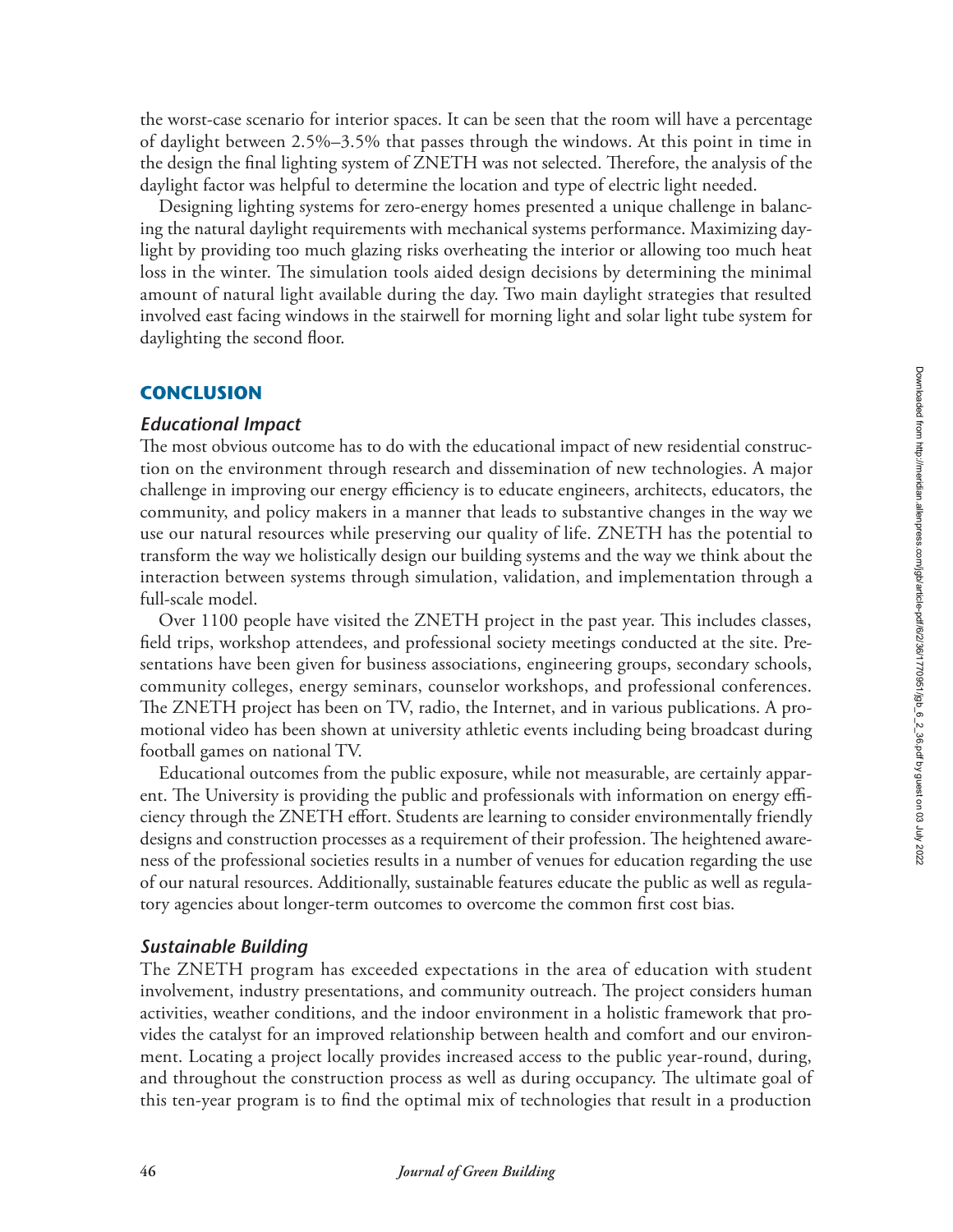ready ZNETH without appreciably increasing the initial cost. ZNETH was constructed for an approximate market value of \$350,000. Given the additional costs of the wind turbine, solar panels, geothermal system, and quality of interior finishes this was expected. ZNETH II hopes to build on the success of the first prototype with the construction a 1,000 square foot, two-bedroom and one-bath home for \$100,000.

Learning from this project, several energy efficiency enhancements for future ZNETH designs include replacing ICF walls with closed-cell insulated walls, incorporating more passive solar energy features including the length of the overhang, reducing window sizes and installing reflectors, and increasing the number of solar panels. ICFs provided an air-tight, durable building envelope; however, the remaining stud framed walls insulated with closedcell foam were equally air-tight and had a higher R-value. The porch-overhang was longer than needed to optimize solar gain in the winter, but was designed to function as a porch and respect the neighborhood context. Additional windows were added to the design to experiment with different coatings and types asked for by the industry partner. This led to more heat gain and loss through the building envelope. The house was constructed with concealed conduit allowing additional solar panel capacity to quickly and easily be modified and changed over the lifespan of the house.

Incorporating applied research as done in the ZNETH created a framework for validating the results of fundamental energy efficiency research. A number of projects are affiliated with the house involving grey water systems, renewable energy, and behavioral research to name a few. The goal of producing more energy than consumed will be tested when the building is occupied and actual daily use patterns are established. However, the cost associated a true zero-net energy accomplishment is challenging, particularly in Nebraska given low cost of energy, resulting return on investment, and the restraints by lending institutions regarding investments in energy efficient features. Another barrier is the state of technology performance. Photovoltaic efficiency fluctuates seasonally and is based on the PV material used resulting in cost variations from panel to panel. What might be affordable to install, may not produce much notable energy. Conventional wisdom in wind turbine energy production does not suggest small scale residential systems are feasible. Urban areas produce a high amount of turbulence in prevailing winds resulting in lower wind speeds and therefore less energy production. Validating technology performance through the ZNETH application will provide useful information to the next generation of zero-net energy homes.

#### **REFERENCES**

- Airlite Plastics Co. & Fox Blocks. 2008. Insulated Concrete Forms. Omaha, Nebraska. Retrieved December 10, 2009.
- Alahmad, M., Schwer, A., Tiller, D., Wheeler, P., & Eiden, J. 2009. Collaboration with Industry to Promote Energy Conservation and Education. *Proceedings from the ASEE National Conference*, Austin, TX., June, 2009.
- Arthur, J.H., & Ribando, R. J. 2004. Use of Insulated Concrete Form (ICF) Construction for Energy Conservation in Residential Construction. *Proceedings of Solar 2004*, Portland, Or., 1–7.
- Earthtronics. 2009. WT6500 Wind Turbine: Gearless Blade Tip Power System. Honeywell. URL retrieved December 20, 2009 http://www.earthtronics.com/honeywell.aspx.
- EMEGA Biopolymers. 2010. Soy-Based Spray Foam Insulation. Logan, Ohio. URL retrieved December 10, 2010 http://www.emegabuild.com/index.php
- National Science Board. 2009, April 10. Building a Sustainable Energy Future, *DRAFT FOR PUBLIC COM-MENT,* NSB-09-35.